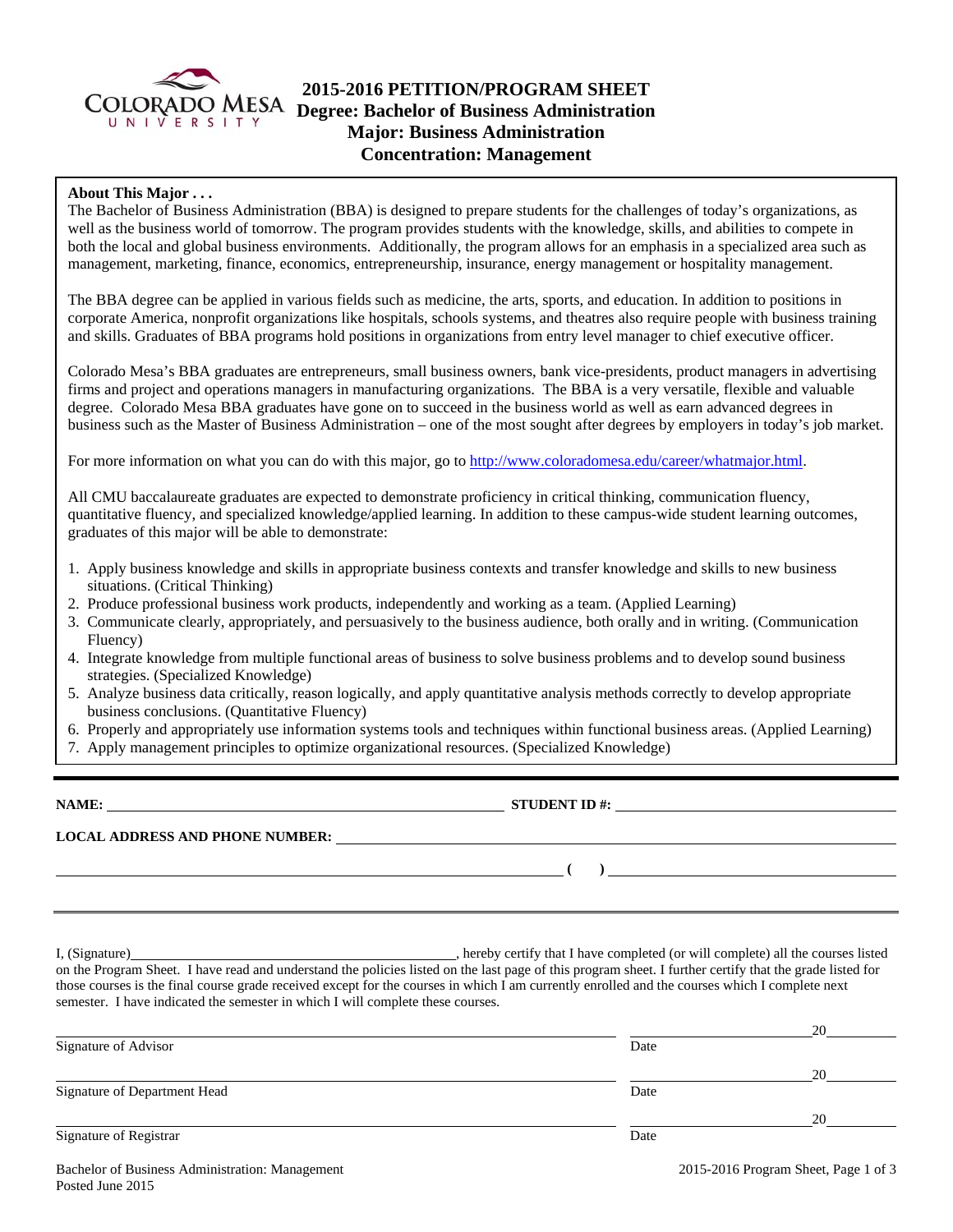### **DEGREE REQUIREMENTS:**

- 120 semester hours total (Students must complete a minimum of 30 of the last 60 hours of credit at CMU, with at least 15 semester hours in major discipline courses numbered 300 or higher).
- 40 upper division credits (A minimum of 15 taken at the 300-400 course levels within the major at CMU).
- 2.00 cumulative GPA or higher in all CMU coursework.
- 2.00 cumulative GPA or higher in coursework toward the major content area.
- Pre-collegiate courses (usually numbered below 100) cannot be used for graduation.
- A student must follow the CMU graduation requirements either from 1) the program sheet for the major in effect at the time the student officially declares a major; or 2) a program sheet for the major approved for a year subsequent to the year during which the student officially declares the major and is approved for the student by the department head. Because a program may have requirements specific to the degree, the student should check with the faculty advisor for additional criteria. It is the student's responsibility to be aware of, and follow, all requirements for the degree being pursued. Any exceptions or substitutions must be approved by the student's faculty advisor and Department Head.
- When filling out the program sheet a course can be used only once.
- Essential Learning Capstone should be completed between 45 and 75 hours.
- See the "Undergraduate Graduation Requirements" in the catalog for additional graduation information.

**ESSENTIAL LEARNING REQUIREMENTS** (31 semester hours) See the current catalog for a list of courses that fulfill the requirements below. If a course is an Essential Learning option and a requirement for your major, you must use it to fulfill the major requirement and make a different selection for the Essential Learning requirement.

| Course No Title<br>Sem.hrs Grade Term/Trns                                                                                                     | <b>MANG 471</b><br><b>Operations Management</b><br>3                                   |
|------------------------------------------------------------------------------------------------------------------------------------------------|----------------------------------------------------------------------------------------|
| English (6 semester hours, must receive a grade of "C" or better and                                                                           | 3<br><b>MANG 491</b><br><b>Business Strategy</b><br>$\frac{1}{2}$                      |
| must be completed by the time the student has 60 semester hours.)                                                                              | Principles of Marketing<br><b>MARK 231</b>                                             |
| <b>English Composition</b><br>ENGL 111                                                                                                         | <b>Quantitative Decision Making</b><br><b>CISB 341</b>                                 |
| <b>English Composition</b><br><b>ENGL 112</b>                                                                                                  | or MANG 341 Quantitative Decision Making 3                                             |
|                                                                                                                                                | or MARK 350 Marketing Research<br>3                                                    |
| Math (3 semester hours, must receive a grade of "C" or better, must be                                                                         |                                                                                        |
| completed by the time the student has 60 semester hours.)                                                                                      | <b>Management Concentration Courses</b> (30 semester hours)                            |
| MATH 113 College Algebra                                                                                                                       | <b>Management Nucleus</b> (15 semester hours)                                          |
| *3 credits apply to the Essential Learning requirements and 1 credit                                                                           | ENTR 300 Small Business & Entrepreneurship 3                                           |
| applies to elective credit                                                                                                                     | <b>HMRA 372</b><br><b>Employee Assessment</b><br>3                                     |
|                                                                                                                                                | <b>ENTR 450</b><br>Entrepreneurship                                                    |
| Humanities (3 semester hours)                                                                                                                  | Select 6 hours (two courses) from the list at the top of page 3.                       |
|                                                                                                                                                |                                                                                        |
|                                                                                                                                                |                                                                                        |
| Social and Behavioral Sciences (6 semester hours)                                                                                              | Concentration Electives (15 semester hours**) In consultation with a                   |
| Principles of Macroeconomics 3<br><b>ECON 201</b>                                                                                              | Business Advisor, choose 15 hours that complement the nucleus or                       |
| Principles of Microeconomics 3<br>ECON 202                                                                                                     | choose a nucleus of a second concentration. At least 1 hour must be                    |
|                                                                                                                                                | upper division.                                                                        |
| <b>Natural Sciences</b> (7 semester hours, one course must include a lab)                                                                      |                                                                                        |
|                                                                                                                                                |                                                                                        |
|                                                                                                                                                |                                                                                        |
| $\mathbf{L}$ and $\mathbf{L}$ and $\mathbf{L}$ and $\mathbf{L}$ are the set of $\mathbf{L}$ and $\mathbf{L}$ and $\mathbf{L}$ and $\mathbf{L}$ |                                                                                        |
|                                                                                                                                                |                                                                                        |
| <b>History</b> (3 semester hours)                                                                                                              |                                                                                        |
| <b>HIST</b>                                                                                                                                    | <b>Electives</b> (2 semester hours <sup>**</sup> of college level courses appearing on |
|                                                                                                                                                | final transcript, <b>not listed above</b> to bring total semester hours to 120.)       |
| Fine Arts (3 semester hours)                                                                                                                   | *MATH 113 College Algebra                                                              |
|                                                                                                                                                |                                                                                        |
|                                                                                                                                                | ** At least one hour in Concentration Electives or in General Electives                |
|                                                                                                                                                | must ha mnnan dirigian                                                                 |

Course No Title Sem.hrs Grade Term/Trns

#### **WELLNESS REQUIREMENT** (2 semester hours)

| <b>KINE 100</b> | <b>Health and Wellness</b>                                                 |  |  |
|-----------------|----------------------------------------------------------------------------|--|--|
| KINA 1          | the control of the control of the control of the control of the control of |  |  |
|                 | <b>ESSENTIAL LEARNING CAPSTONE</b> (4 semester hours)                      |  |  |
| ESSL 290        | Maverick Milestone                                                         |  |  |
|                 | (see English $&$ math pre-reqs) 3                                          |  |  |
| <b>ESSL 200</b> | Essential Speech (co-requisite) 1                                          |  |  |

**FOUNDATION COURSES** (18 semester hours) These courses, plus ECON 201 & 202 and Essential Learning English & Math requirements

|          | must be completed within the student's first 60 hours. |   |  |
|----------|--------------------------------------------------------|---|--|
| ACCT 201 | Principles of Financial Acctg                          |   |  |
| ACCT 202 | Principles of Managerial Acctg 3                       |   |  |
| BUGB 105 | Freshman Business Seminar                              |   |  |
| BUGB 211 | <b>Business Communications</b>                         |   |  |
| CISB 101 | Business Inform. Technology                            |   |  |
|          | or CISB 205 Advanced Business Software                 | 3 |  |
| CISB 241 | Intro to Business Analysis                             |   |  |
|          | or STAT 241 Intro to Business Analysis                 | 3 |  |

### **BACHELOR OF BUSINESS ADMINISTRATION: MANAGEMENT CONCENTRATION** (63 semester hours)

## **Business Administration Core** (33 semester hours)

| <b>BUGB 349</b> | Legal Environment of Business 3            |  |  |
|-----------------|--------------------------------------------|--|--|
| BUGB 401        | <b>International Business</b>              |  |  |
| CISB 210        | Fundamentals of Info Systems               |  |  |
| FINA 301        | <b>Managerial Finance</b>                  |  |  |
| MANG 201        | Principles of Management                   |  |  |
| MANG 301        | Organizational Behavior                    |  |  |
| HRMA 371        | Human Resource Management 3                |  |  |
| MANG 471        | <b>Operations Management</b>               |  |  |
| MANG 491        | <b>Business Strategy</b>                   |  |  |
| MARK 231        | Principles of Marketing                    |  |  |
| CISB 341        | <b>Quantitative Decision Making</b>        |  |  |
|                 | or MANG 341 Quantitative Decision Making 3 |  |  |
|                 | or MARK 350 Marketing Research             |  |  |
|                 |                                            |  |  |

#### **Management Concentration Courses** (30 semester hours)

| <b>Management Nucleus</b> (15 semester hours)                    |  |  |
|------------------------------------------------------------------|--|--|
| ENTR 300 Small Business & Entrepreneurship 3                     |  |  |
| HMRA 372 Employee Assessment                                     |  |  |
| ENTR 450 Entrepreneurship                                        |  |  |
| Select 6 hours (two courses) from the list at the top of page 3. |  |  |
|                                                                  |  |  |

\*\*At least one hour in Concentration Electives or in General Electives must be upper division.